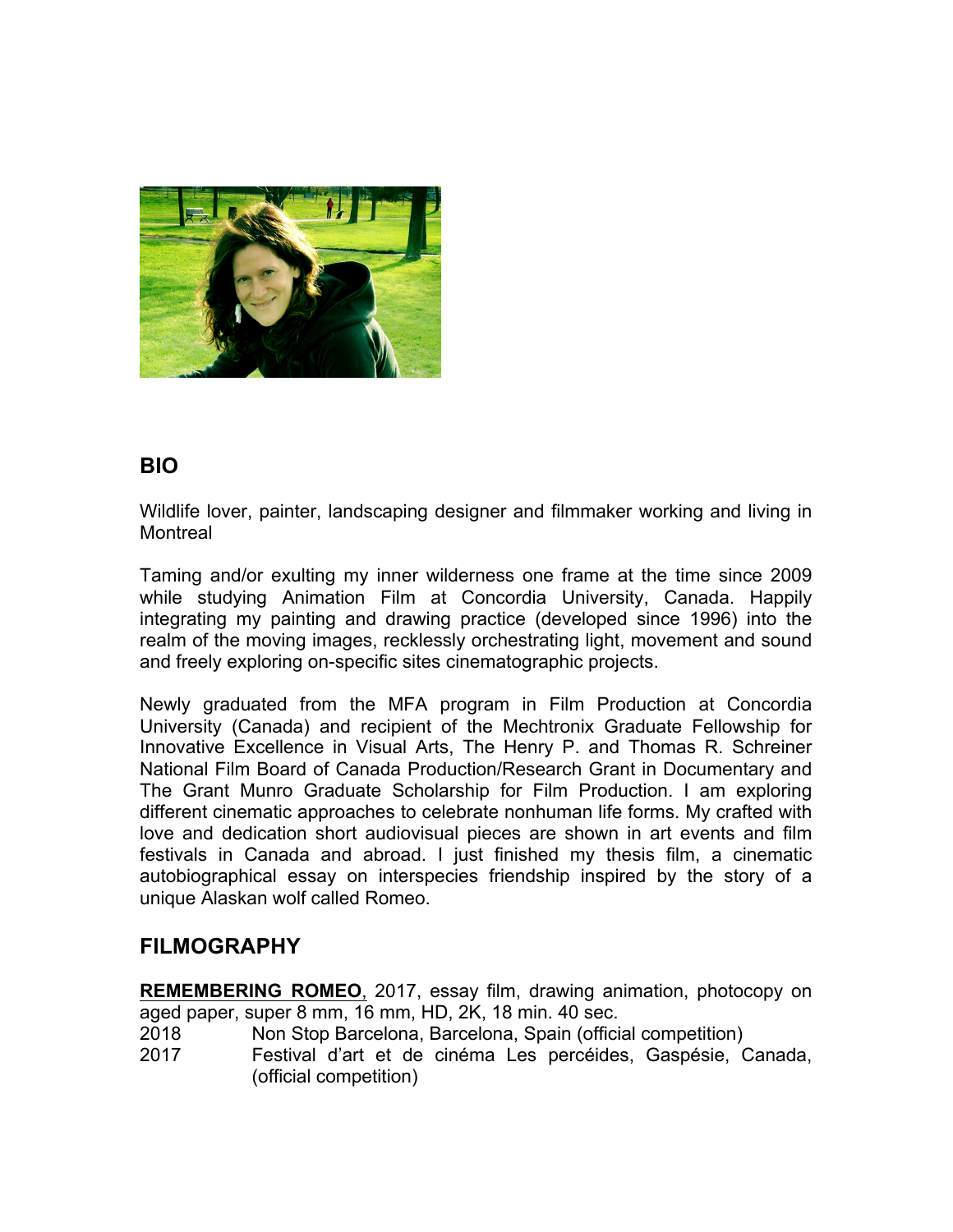**À L'ISLE-AUX-GRUES**, (in progress), installation/ hybrid documentary, super 8 mm, 16 mm, HD, 2K, 30 min.

**ST –GROWL**, 2016, experimental film, in camera editing, super 8 mm, 3 min. 20 sec.

2016 **Collectif Double Negatif,** *The One Take Super 8 Event,* Salla Rosa, Montreal, Canada

**A WET MOON WALK**, 2015, immersive art film, HD, 4 min. 55 sec.

- 2017 TWIXT lab, Athens, Greece
- 2016 **Fest Miden**, Kalamata, Greece **Open Doors event**, Concordia University, Montreal, Canada

**<HANSUM>(SOUPIR) [SIGH],** 2015, dance film, time-lapse photography,

animation, HD, 2 min, 50 sec.

2015 **A Live in June**, Studio D325, Montreal, Canada

**SAYING GOODBYE TO BOB AND JET***,* 2015, experimental film, super 8 mm, HD, 4 min, 14 sec.

2015 **Open Doors event**, Concordia University, Montreal, Canada

2015 **A live in February**, La Vitrola, Montreal, Canada

**APRÈS LA CHAVANE,** 2013, in camera editing, super 8 mm, 3 min, 20 sec.

- 2013 **Collectif Double Negatif, The One Take Super 8 Event**, Salla Rosa, Montreal
- 2013 **Collectif Double Negatif**, Projection Place de la Paix, Montreal

**AUSCULTATION OF THE HEART**, 2011, animation, pixilation, 16 mm, HD, 2 min, 22 sec.

- 2014 **Groop Index Art Show**, Montreal, Canada
- 2014-2013 **Art Wall-Festival Miden**, Kalamata, Greece
- 2012 **Hiroshima International Animation Festival,** (Educational Film Market)
- 2011 **Ottawa International Animation festival** (Canadian Showcase)
- 2011 **Cut Out Fest**, Mexico (Canadian Panorama)
- 2011 **Best of The Fest Concordia Film festival #38**, Canada
- 2011 **Sommets du Cinéma d'Animation de Montréal**, Canada

**LES NOCTURNES***,* 2010, animation, paint on glass, direct film, 35 mm, SD, 1 min, 50 sec.

2017 **QUICKENING: Experimental Animations by Mothers,** The Nigthingale Cinema in Chicago, United States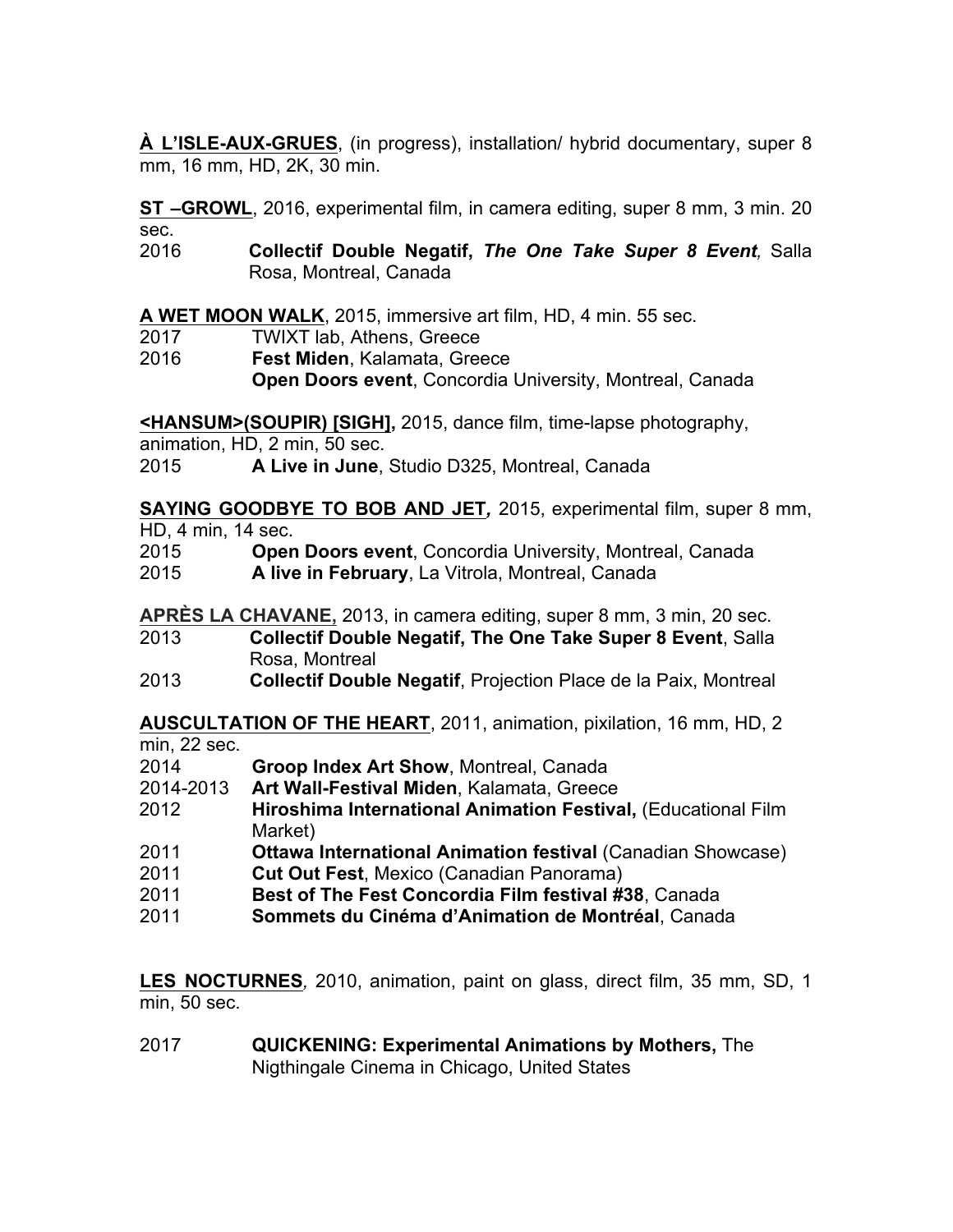- 2017 **Rendez-Vous du Cinema Québecois**, Cinémathèque de Montréal (Rdv pop corn-Fonofone)
- 2012 **Fantasia Festival**, Canada (Concordia meet Fantasia)
- 2011 **Split Film Festival of New Film**, Croatia (Competition Short)
- 2011 **Melbourne Animation Festival**, Australia (International program)
- 2010 **Ottawa International Festival of Animation Film** (Canadian Film Showcase)
- 2010 **DOK, International Leipzig Festival**, Germany (International Panorama Animation)
- 2010 **International Tindirindis Festival in Animation**, Lithuania (Competition for Best Debut)
- 2010 **Sommets du Cinéma d'Animation de Montréal**, Canada

**6000 000 RATS IN PARIS**, 2010, animation abstraction, collage film, music by Alexander Wilson, 1min, 50 sec.

2012 **Massive Art**, Chromatic 2012 and **Dérapage**, Canada

### **PAINTING / PRINT SOLO EXHIBITIONS**

| 2008   |  |  |  | Ursus Maritimus, Maison de la culture Frontenac, Montreal, |  |
|--------|--|--|--|------------------------------------------------------------|--|
| Canada |  |  |  |                                                            |  |
| 2004   |  |  |  | Les Oreilles du Désir, Casa Del Popolo, Montreal, Canada   |  |
| 2002   |  |  |  | Coquilles à poil, Monument National, Montreal, Canada      |  |

#### **PAINTING / PRINT GROUP EXHIBITIONS (selection)**

| 2005 | Ça ne tourne pas rond, Casa Del Polpolo, Montreal, Canada |
|------|-----------------------------------------------------------|
| 2004 | The Store, Joyce Yahouda Gallery, Montreal, Canada        |
|      | Flesh, Galerie Esperanza (Le cagibi), Montreal, Canada    |
| 2003 | Petits formats, Galerie Lareau, Montreal, Canada          |
|      | Photomathon, Galerie André Breton, Guadalajara, Mexico &  |
|      | Studio Redlight, Montreal, Canada                         |
| 2002 | Jeunes graveurs, Galerie Clair Obscur, Montreal, Canada   |
| 2000 | Artistes du Mile-End, Galerie l'âme-art, Montreal, Canada |
|      | La fabrique de ça présente ça, Agora du Cégep du Vieux-   |
|      | Montréal, Canada                                          |

## **PERFORMANCES / EVENTS (selection)**

2017 *Anidocs Montreal, an evening of animated docs*  **La Boîte à pois**, Montreal, Canada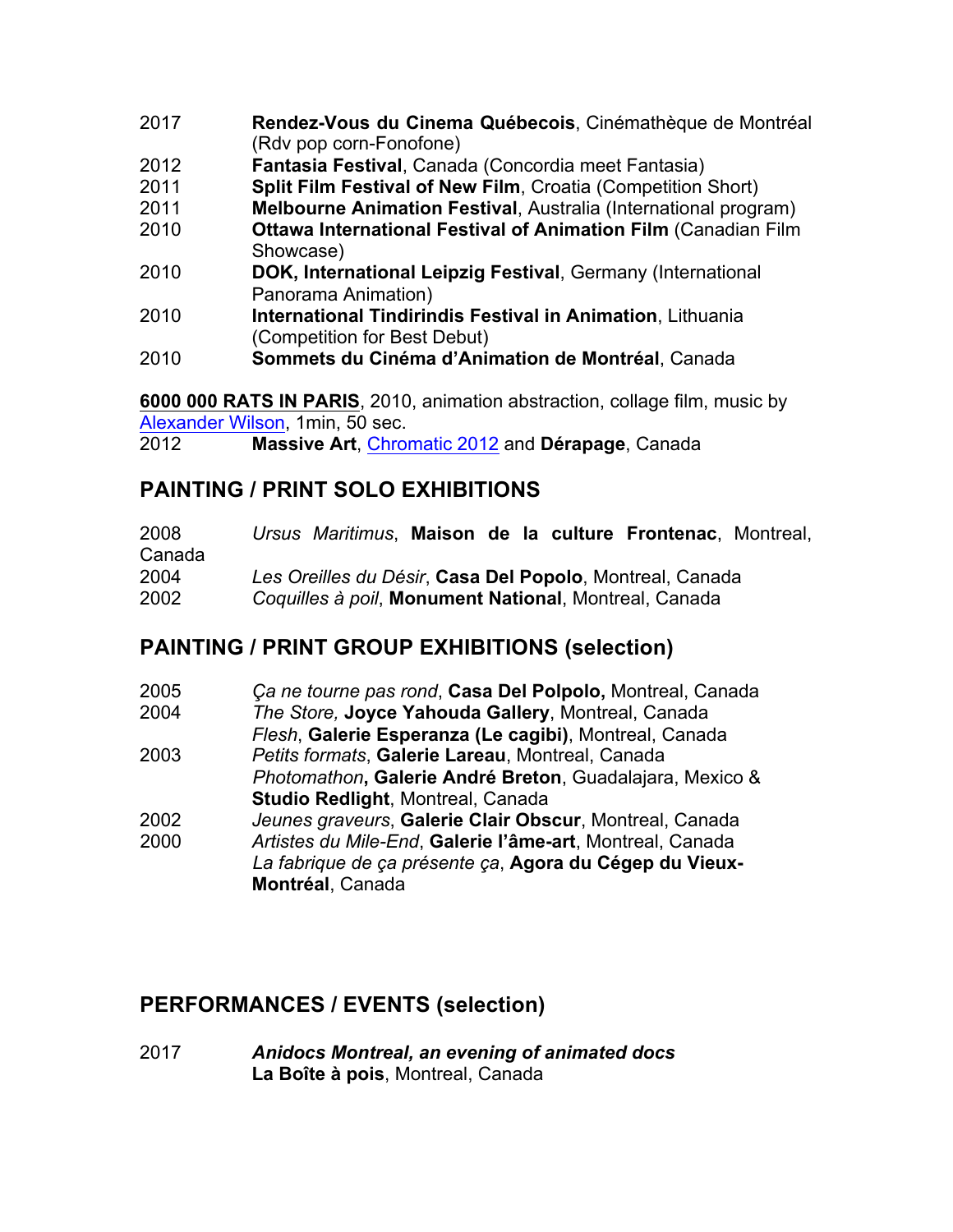Presentation of *Les Nocturnes* at **Rendez-vous du cinéma québecois Les Rendez-vous popcorn** (workshop on sound with Fonofone)

- 2016-... Creation of animated sequences for a multidisciplinary show *Le Tombeau des Lucioles* presented at **MAI** in June 2016 and more shows to come, Montreal, Canada
- 2016 Presentation of *Saying Goodbye to Bob and Jet* **Optique Main Film on super 8 mm**, Montreal, Canada
- 2015 /16 Artist presenting at *Open Doors, Cinema Pop Up Studio Event***, Concordia University**
- 2015 Co-curator and participating filmmaker for a dance/performance/video *A Live in June*, **Studio D325**, Montreal, Canada

Participating filmmaker for *KIDZS The Editing Room*, **Concordia University**, Canada

Participating filmmaker at a dance/ music performance/video show *A live in February***, La Vitrola**, Montréal, Canada

#### **ART RESIDENCY**

2015 **AYATANA-Biophilia**, Nova-Scotia, Canada http://www.artayatana.com/artists.html

## **PUBLICATIONS**

2015/16 Catalogues **Open Doors MFA**, Concordia University 2016 *Cicatrices et inflorescences dans les villes meurtries* **Architecture rendez-vous Art • Episode 3** (direction Alexander Pilis)

## **GRANTS AND AWARDS**

2016-17 **Grant Munro Graduate Scholarship for Film Production,**  Concordia University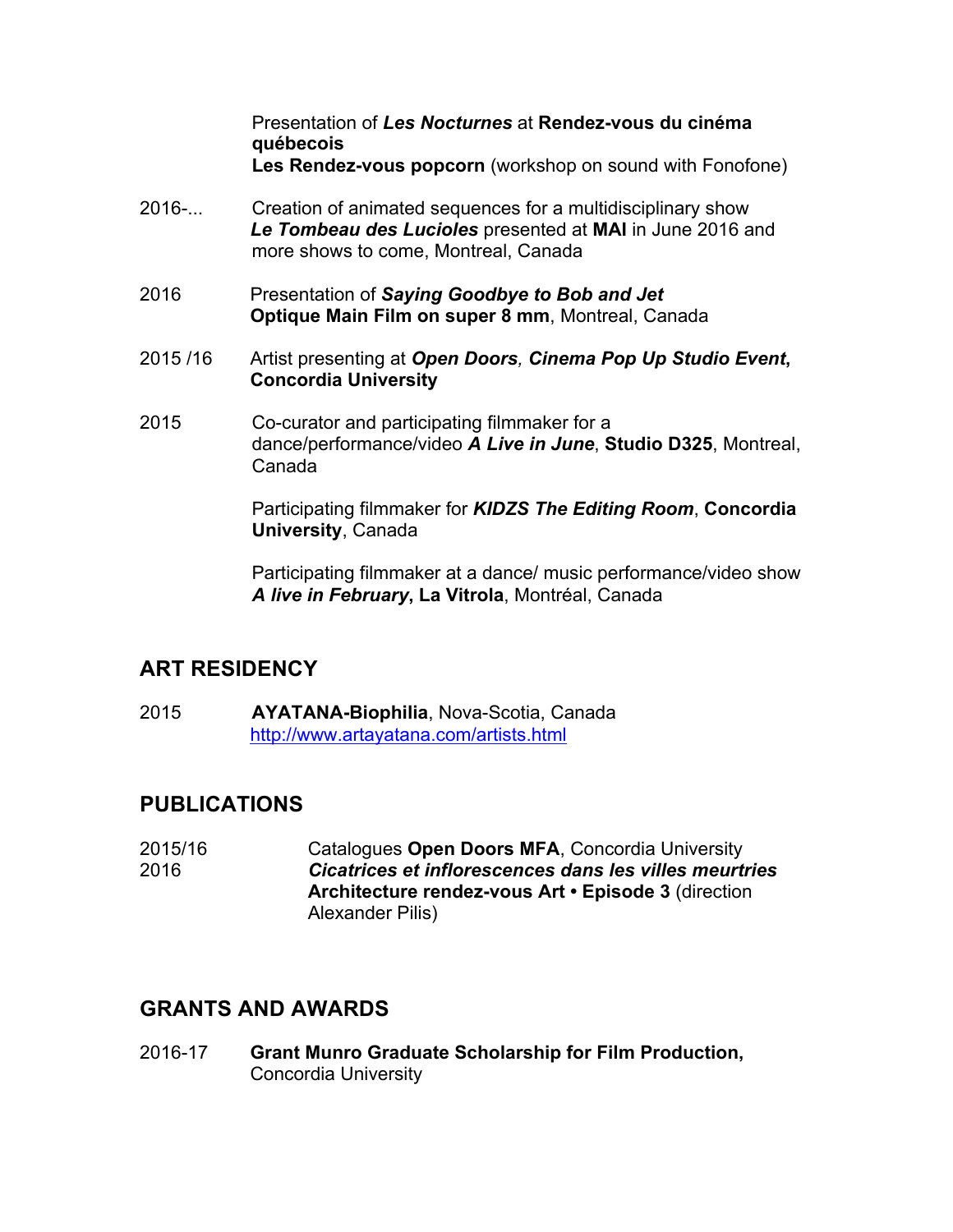| Henry P. and Thomas R. Schreiner - National Film Board of Canada<br>Grant,<br><b>Concordia University</b> |
|-----------------------------------------------------------------------------------------------------------|
| <b>Mechtronix Graduate Fellowship for Innovative Excellence in</b>                                        |
| <b>Visual Arts, Concordia University</b>                                                                  |
| Foundation Blairmore Scholarship, Mel Hoppenheim School of<br>Cinema                                      |
| <b>KODAK Award, Mel Hoppenheim School of Cinema</b>                                                       |
| Joyce Memorial Bursary, Mel Hoppenheim School of Cinema                                                   |
|                                                                                                           |

## **FORMATION**

| 2014-2017 | <b>MFA Studio Arts-Film Production</b>            |
|-----------|---------------------------------------------------|
|           | Concordia University, Montreal, Canada            |
| 2009-2012 | <b>Major in Animation Film (with distinction)</b> |
|           | Mel Hoppenheim School of Cinema, Montreal, Canada |
| 1996-2000 | <b>BFA Studio Arts (with distinction)</b>         |
|           | Concordia University, Montreal, Canada            |

# **WORK EXPERIENCES (selection)**

- 2017-... *Pattes de mouches***/ Creative Workshops for toddlers** Daycare Centers Montreal, Canada
- 2017-... **Research Assistant on an Animated Documentary about Postpartum (Canada Council for the Arts)** Filmmaker Shira Avni
- 2017 **Cultural Mediator for** *Landmarks 2017* **Partners in Arts** Presentation of a temporary exhibition by Douglas Scholes At Lachine Canal, Canada
- 2016-... **Sound Designer Assistant on the Documentary** *Hurlent les chiens*  **(Conseil des arts et des lettres du Québec)** Filmmaker Gabrielle Provost
- 2014-2016 **Teaching Assistant in Animation 3** For **Luigi Allemano, Shira Avni and Jean Théberge** Mel Hoppenheim School of Cinema, Concordia University, Montreal, Canada